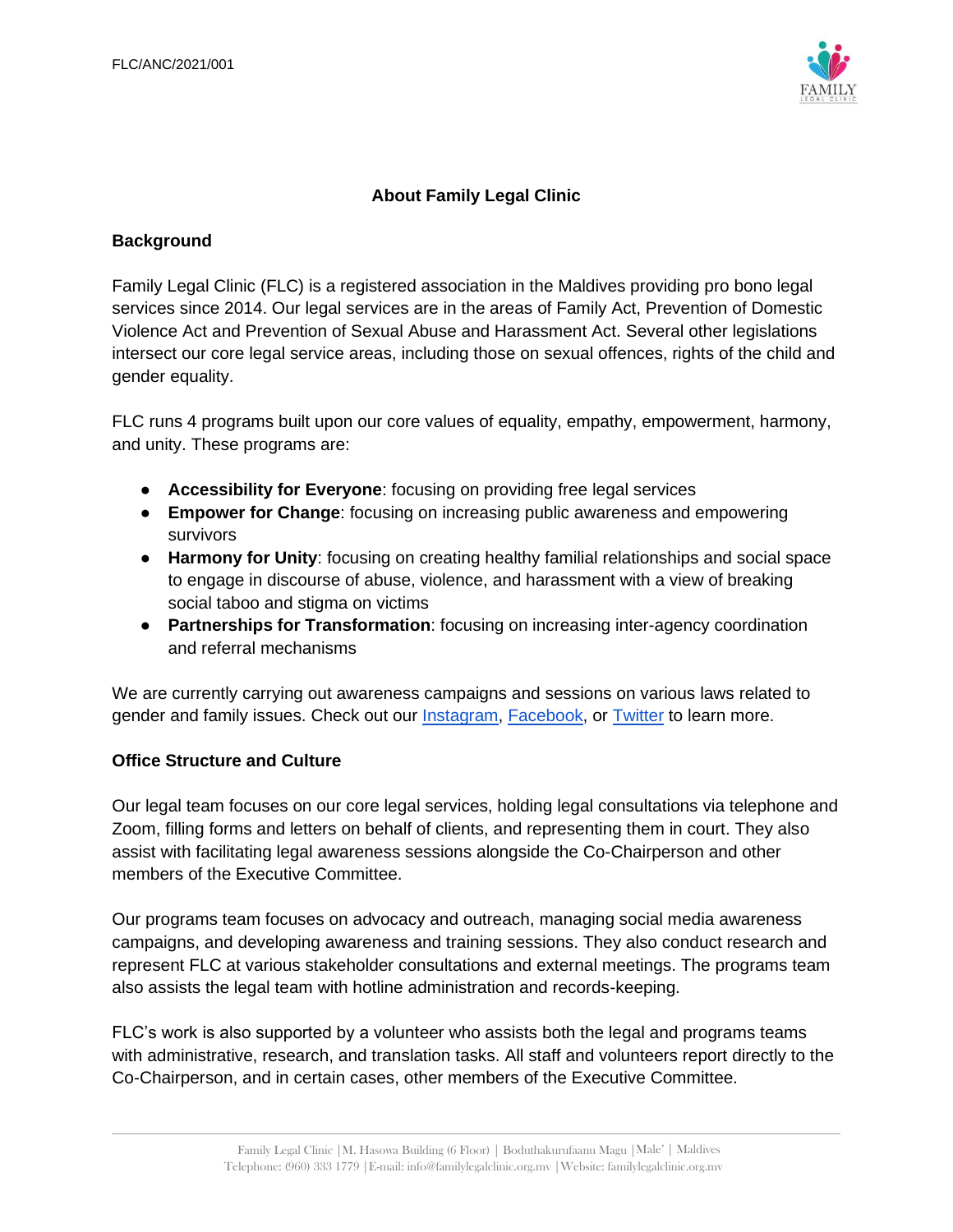

As an organisation, FLC values hard-work, integrity, and passion for the field. Given the nature of our work, the maintenance of confidentiality is our utmost priority, and we work to ensure the safety and security of our clients.

As a team, we respect each other's personal and professional capabilities. Though we are selfmotivated individuals, assisting each other and seeking support from the team when required is expected and accepted. We are committed to our work and our clients and do our best to ensure the best quality of our services and programs.

#### **What we're looking for**

We are seeking a team member who is a hard worker, willing to learn, and able to seek and give assistance when necessary. We are looking for someone with integrity and a willingness to commit to the role in order to carry out their assigned duties to the best of their abilities.

### *Please find the Terms of Reference and submission guidelines below.*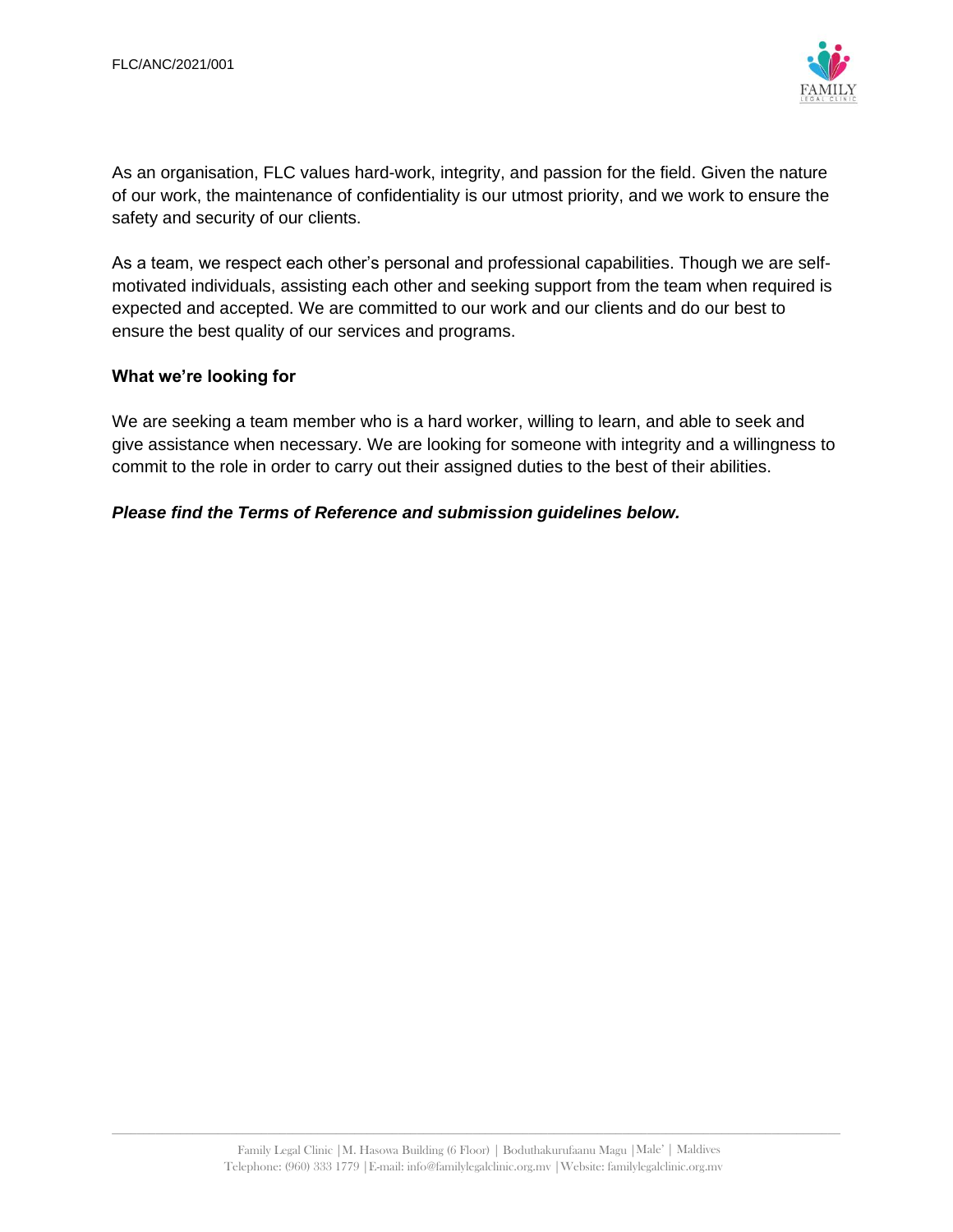

### **Terms of Reference**

**Position:** Administrative Officer (full-time) **Location:** Male' **Salary:** 8000/- **Duration:** 6 months

#### **Requirements**

FLC seeks an Administrative Officer to undertake a media monitoring project and other key administrative tasks of the organisation. The Administrative Officer is expected to work with the Executive Committee and other staff.

### **Experience and Education requirements:**

- Minimum education requirements of A 'Level or equivalent certificate.
- Prior experience to working to deadlines preferred, but not required
- Prior experience in administration preferred, but not required
- Knowledge of MS Office is a must

#### **Skills and Attributes:**

- Excellent verbal and written communication skills
- Excellent leadership and organisational skills
- Demonstrate fluency in Dhivehi and English
- Demonstrate interest and passion in the areas of human rights and/or gender related issues
- Willingness to learn and work with a team
- Ability to meet deadlines

#### **Key Tasks and Responsibilities**

- Carry out media monitoring project with the Programs team (news and social media monitoring to identify issues of concern within the system)
- Assist the Legal team with the administration of phone calls made to FLC's hotline
- Assist the Programs team with coordinating and implementing activities
- Administer, organise, and manage internal and external meetings and communications
- Carry out general administrative tasks of the organisation

#### **Commitment Hours**

The Administrative Officer is expected to work full time at official working hours from 9am – 5pm from Sunday to Thursday.